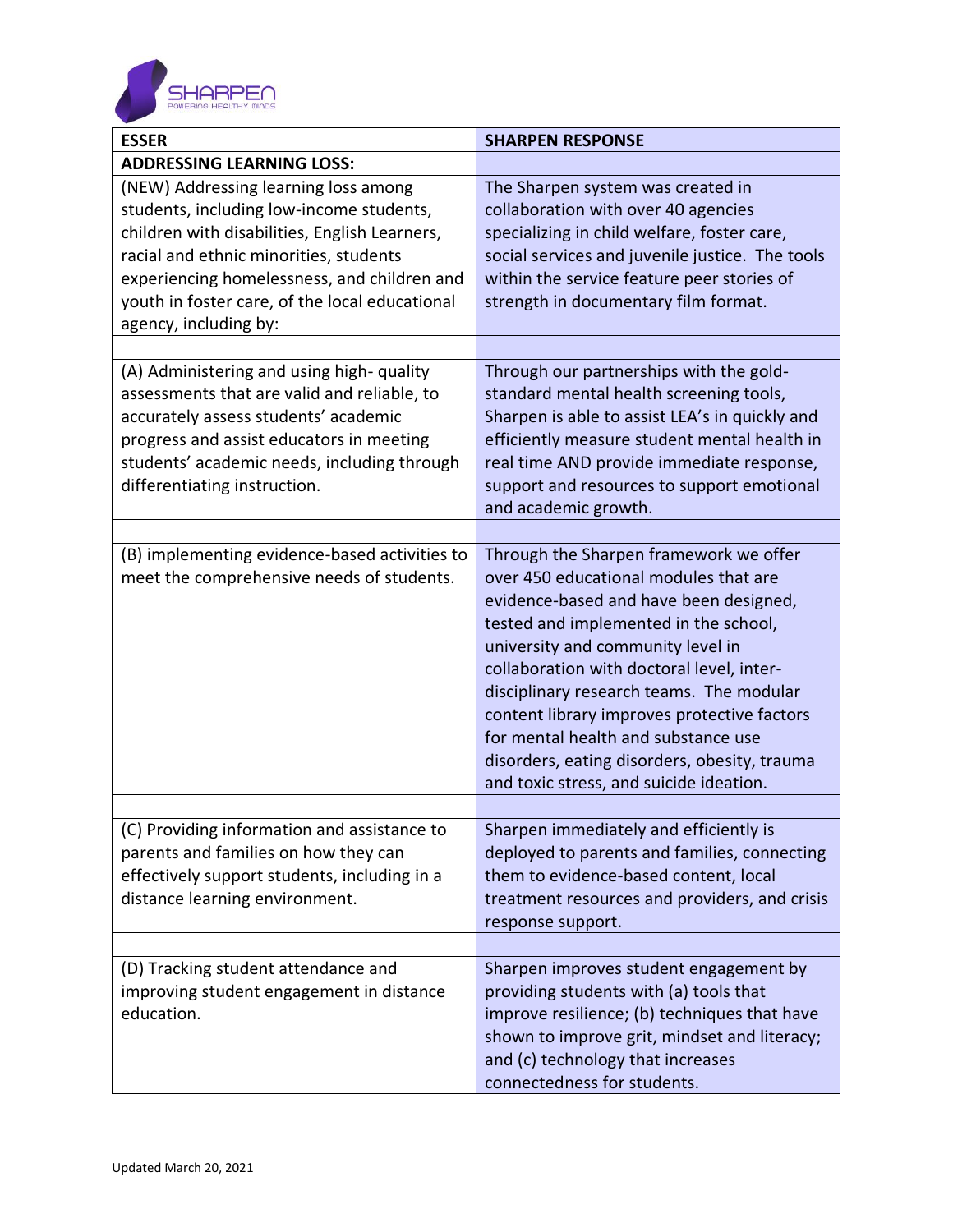

| <b>ESSER</b>                                   | <b>SHARPEN RESPONSE</b>                       |
|------------------------------------------------|-----------------------------------------------|
| (E) Tracking student academic progress with    | Through our resiliency scale we can track     |
| evaluating and comparing to pre-pandemic       | student improvement in multiple areas of      |
| grades and progress to identify students that  | mental wellbeing. Built in a "Resilient       |
| experienced learning loss.                     | Schools" community, the Sharpen system        |
|                                                | captures data that includes the Resiliency    |
|                                                | Scale, types of mental health content         |
|                                                | consumed, survey and assessments, and         |
|                                                | connections to community partners and         |
|                                                | support teams.                                |
| <b>EDUCATION TECHNOLOGY:</b>                   |                                               |
| Purchasing educational technology (including   | Sharpen is a cloud-based technology           |
| hardware, software, and connectivity) for      | platform that is highly customizable at the   |
| students who are served by the local           | district or zip code level. The service's     |
| educational agency that aids in regular and    | proprietary user story framework means that   |
| substantive educational interaction between    | the system can provide professional           |
| students and their classroom instructors,      | development training for faculty and staff    |
| including low- income students and students    | and also deliver age appropriate educational  |
| with disabilities, which may include assistive | modules that can be played in the classrooms  |
| technology or adaptive equipment.              | setting. Appropriate versions of the mobile   |
|                                                | first service can easily be deployed to       |
|                                                | students, parents and agencies aligned with   |
|                                                | district approved services.                   |
| <b>MENTAL HEALTH SERVICES:</b>                 |                                               |
| Providing mental health services and           | The Sharpen service contains over 450         |
| supports.                                      | psycho-educational modules that are built in  |
|                                                | a trauma informed and suicide prevention      |
|                                                | framework. The modular content was            |
|                                                | created in collaboration with over 200        |
|                                                | mental health professionals and includes      |
|                                                | peer-to-peer content serving individuals from |
|                                                | a variety of demographics. The highly         |
|                                                | customizable system also ensures that         |
|                                                | districts can include trusted community       |
|                                                | resources and providers into their own        |
|                                                | closed communication network. This allows     |
|                                                | counselors and staff to make efficient        |
|                                                | referrals and helps parents make better       |
|                                                | decisions around support and care for         |
|                                                | children in crisis.                           |
| <b>SUMMER LEARNING:</b>                        |                                               |
| Planning and implementing activities related   | Sharpen's Plug and Play programs include      |
| to summer learning and supplemental            | social-emotional skills builders, including   |